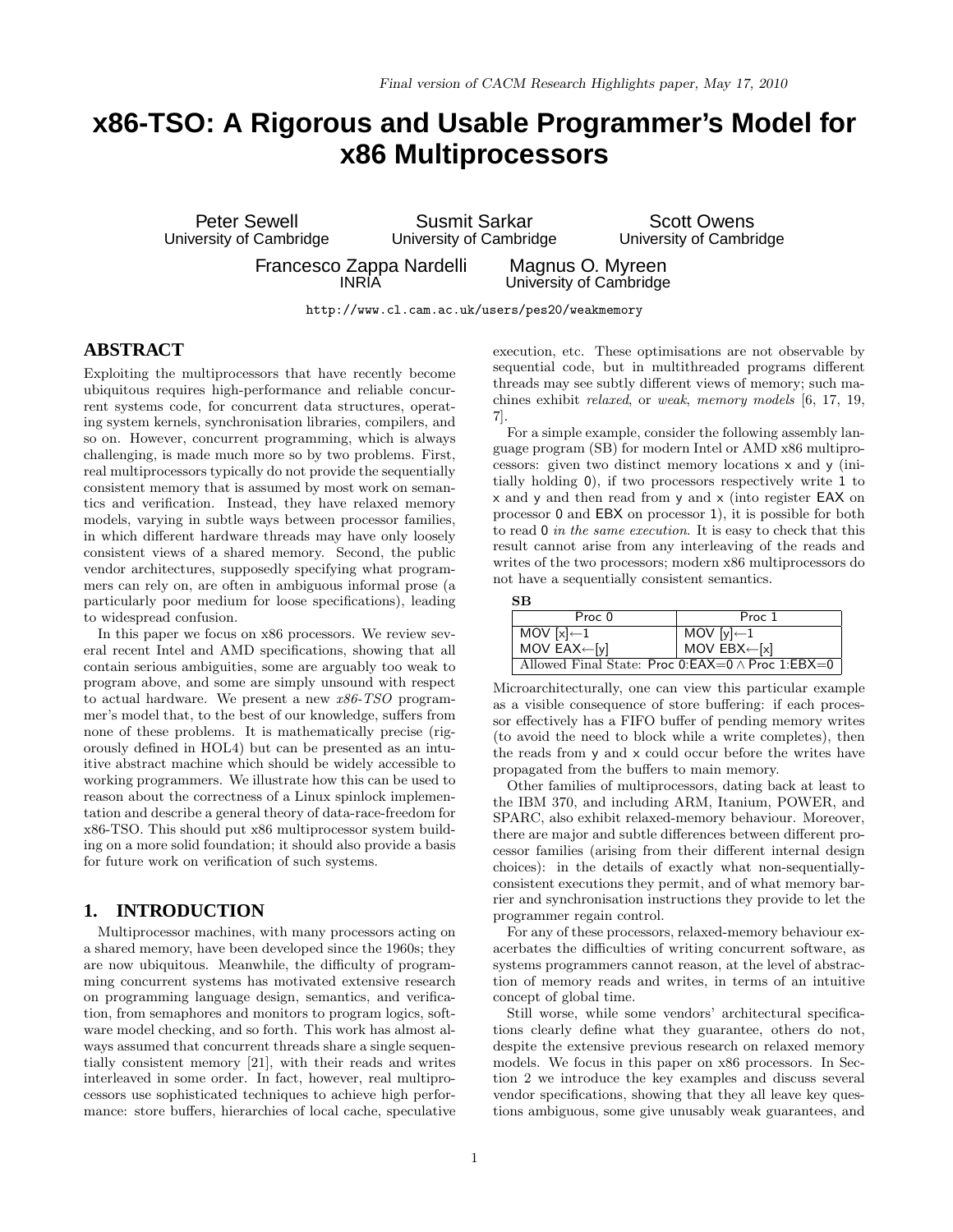some are simply wrong, prohibiting behaviour that actual processors do exhibit.

For there to be any hope of building reliable multiprocessor software, systems programmers need to understand what relaxed-memory behaviour they can rely on, but at present that understanding exists only in folklore, not in clear public specifications. To remedy this, we aim to produce mathematically precise (but still appropriately loose) programmer's models for real-world multiprocessors, to inform the intuition of systems programmers, to provide a sound foundation for rigorous reasoning about multiprocessor programs, and to give a clear correctness criterion for hardware. In Section 3 we describe a simple x86 memory model, x86-TSO [27]. In contrast to those vendor specifications it is unambiguous, defined in rigorous mathematics, but it is also accessible, presented in an operational abstractmachine style. To the best of our knowledge it is consistent with the behaviour of actual processors. We consider the relevant vendor litmus tests in Section 3.2 and describe some empirical test results in Section 3.3.

Relaxed memory behaviour is particularly critical for lowlevel systems code: synchronisation libraries, concurrent data structure libraries, language runtime systems, compilers for concurrent languages, and so on. To reason (even informally) about such code, such as the implementation of an OS mutual exclusion lock, one would necessarily depend on the details of a specific model. Higher-level application code, on the other hand, should normally be oblivious to the underlying processor memory model. The usual expectation is that such code is in some sense race free, with all access to shared memory (except for accesses within the library code) protected by locks or clearly identified as synchronisation accesses. Most memory models are designed with the intention that such race-free code behaves as if it were executing on a sequentially consistent machine. In Section 4 we describe an implementation of spin locks for x86, from one version of the Linux kernel, and discuss informally why it is correct with respect to x86-TSO. In Section 5 we define a precise notion of data race for x86 and discuss results showing that programs that use spin locks but are otherwise race-free (except for the races within the lock implementation) do indeed behave as if executing on a sequentially consistent machine [26].

To support formal reasoning about programs, a memory model must be integrated with a semantics for machine instructions (a problem which has usually been neglected in the relaxed memory literature). In previous work [31, §3] we describe a semantics for core x86 instructions, with several innovations. We take care not to over-sequentialise the memory accesses within each instruction, parameterising the instruction semantics over parallel and sequential combinators. A single definition, with all the intricacies of flagsetting, addressing modes, etc., can then be used to generate both an event-based semantics that can be integrated with memory models, and a state-based semantics for sequential programs; the latter enables us to test the semantics against implementations. We also build an instruction decoding function, directly from the vendor documentation, to support reasoning about concrete machine code.

The intended scope of x86-TSO is typical user code and most kernel code: we cover programs using coherent writeback memory, without exceptions, misaligned or mixedsize accesses, 'non-temporal' operations (e.g. MOVNTI), selfmodifying code, or page-table changes. Within this domain, and together with our earlier instruction semantics, x86- TSO thus defines a complete semantics of programs.

Relaxed memory models play an important role also in the design of high-level concurrent languages such as Java or  $C++0x$ , where programs are subject not just to the memory model of the underlying processor but also to reorderings introduced by compiler optimisations. The Java Memory Model [24] attempts to ensure that data-race free programs are sequentially consistent; all programs satisfy memory safety/security properties; and common compiler optimisations are sound. Unfortunately, as shown by Ševčík and Aspinall [33], the last goal is not met. In the future, we hope that it will be possible to prove correctness of implementations of language-level memory models above the models provided by real-world processors; ensuring that both are precisely and clearly specified is a first step towards that goal.

#### **2. ARCHITECTURE SPECIFICATIONS**

To describe what programmers can rely on, processor vendors document architectures. These are loose specifications, claimed to cover a range of past and future processor implementations, which should specify processor behaviour tightly enough to enable effective programming, but without unduly constraining future processor designs. For some architectures the memory-model aspects of these specifications are expressed in reasonably precise mathematics, as in the normative Appendix K of the SPARC v.8 specification [2]. For x86, however, the vendor architecture specifications are informal prose documents. Informal prose is a poor medium for loose specification of subtle properties, and, as we shall see, such documents are almost inevitably ambiguous and sometimes wrong. Moreover, one cannot test programs above such a vague specification (one can only run programs on particular actual processors), and one cannot use them as criteria for testing processor implementations. In this section we review the informal-prose Intel and AMD x86 specifications: the Intel 64 and IA-32 Architectures Software Developer's Manual (SDM) [5] and the AMD64 Architecture Programmer's Manual (APM) [3]. There have been several versions of these, some differing radically; we contrast them with each other, and with what we have discovered of the behaviour of actual processors. In the process we introduce the key discriminating examples.

# **2.1 pre-IWP (before Aug. 2007)**

Early revisions of the Intel SDM (e.g. rev. 22, Nov. 2006) gave an informal-prose model called 'processor ordering', unsupported by any examples. It is hard to see precisely what this prose means, especially without additional knowledge or assumptions about the microarchitecture of particular implementations. The uncertainty about x86 behaviour that at least some systems programmers had about earlier IA-32 processors can be gauged from an extensive discussion about the correctness of a proposed optimisation to a Linux spinlock implementation [1]. The discussion is largely in microarchitectural terms, not just in terms of the specified architecture, and seems to have been resolved only with input from Intel staff. We return to this optimisation in Section 4, where we can explain why it is sound with respect to x86-TSO.

#### **2.2 IWP/AMD3.14/x86-CC**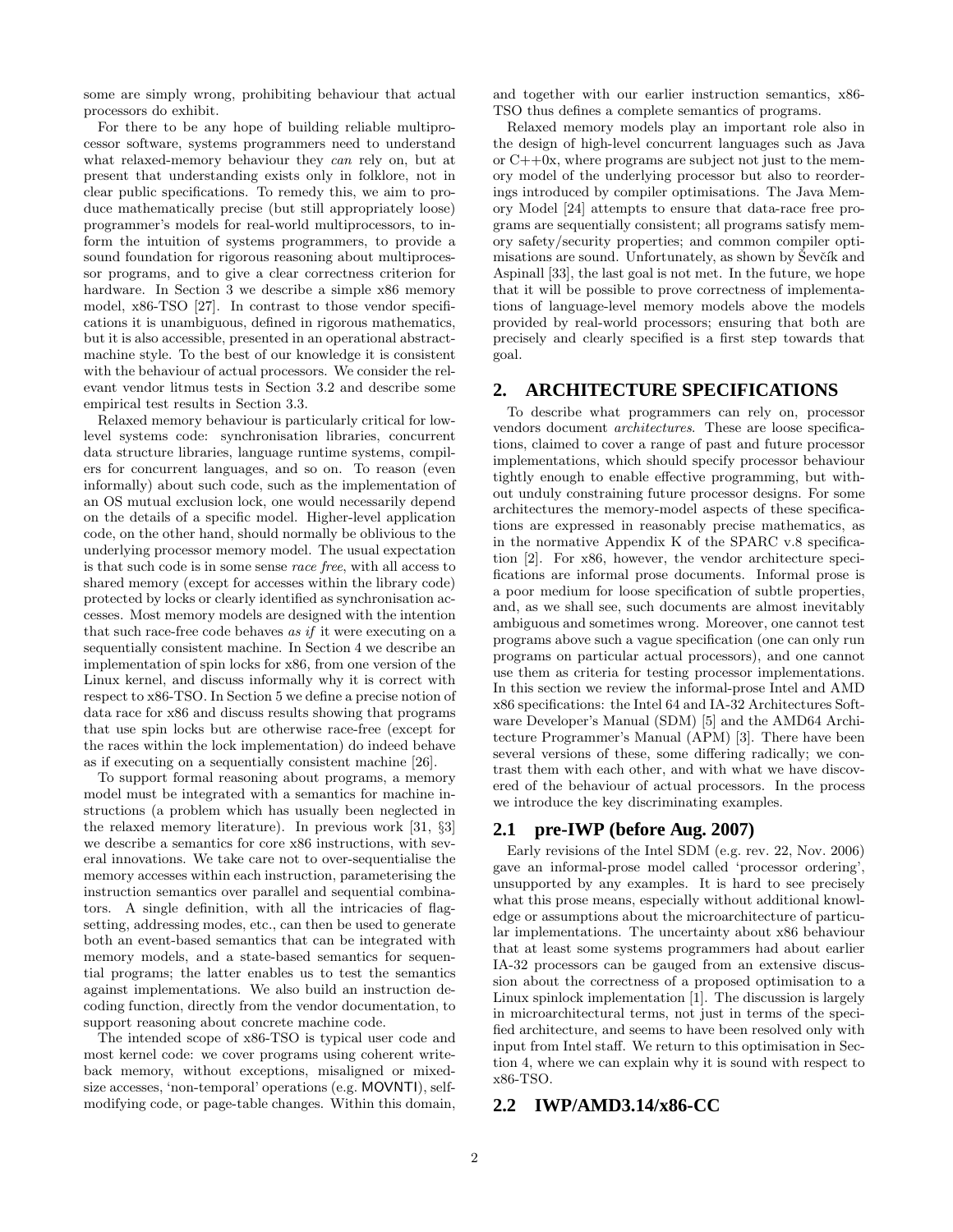In August 2007, an Intel White Paper [4] (IWP) gave a somewhat more precise model, with 8 informal-prose principles P1–P8 supported by 10 examples (known as litmus tests). This was incorporated, essentially unchanged, into later revisions of the Intel SDM (including rev. 26–28), and AMD gave similar, though not identical, prose and tests in rev. 3.14 of their manual [3, Vol. 2,§7.2] (AMD3.14). These are essentially causal-consistency models [9], and they allow different processors to see writes to independent locations in different orders, as in the IRIW litmus test  $[11]$  below<sup>1</sup>. AMD3.14 allows this explicitly, while IWP allows it implicitly, as IRIW is not ruled out by the stated principles. Microarchitecturally, IRIW can arise from store buffers that are shared between some but not all processors.

IRIW

| Proc 0 | Proc 1 | Proc 2                                                                                          | Proc 3 |
|--------|--------|-------------------------------------------------------------------------------------------------|--------|
|        |        | MOV $[x] \leftarrow 1$ MOV $[y] \leftarrow 1$ MOV EAX $\leftarrow [x]$ MOV ECX $\leftarrow [y]$ |        |
|        |        | MOV EBX $\leftarrow$ [y]   MOV EDX $\leftarrow$ [x]                                             |        |
|        |        | Forbidden Final State: Proc 2:EAX= $1 \wedge$ Proc 2:EBX=0                                      |        |
|        |        | $\land$ Proc 3:ECX=1 $\land$ Proc 3:EDX=0                                                       |        |

However, both require that, in some sense, causality is respected, as in the IWP principle "P5. In a multiprocessor system, memory ordering obeys causality (memory ordering respects transitive visibility)".

We used these informal specifications as the basis for a formal model, x86-CC [31], for which a key issue was giving a reasonable interpretation to this "causality", which is not defined in IWP or AMD3.14. Apart from that, the informal specifications were reasonably unambiguous — but they turned out to have two serious flaws.

First, they are arguably rather weak for programmers. In particular, they admit the IRIW behaviour above but, under reasonable assumptions on the strongest x86 memory barrier, MFENCE, adding MFENCEs would not suffice to recover sequential consistency (instead, one would have to make liberal use of x86 LOCK'd instructions) [31, §2.12]. Here the specifications seem to be much looser than the behaviour of implemented processors: to the best of our knowledge, and following some testing, IRIW is not observable in practice, even without MFENCEs. It appears that some JVM implementations depend on this fact, and would not be correct if one assumed only the IWP/AMD3.14/x86-CC architecture [15].

Second, more seriously, x86-CC and IWP are unsound with respect to current processors. The following example, n6, due to Paul Loewenstein [personal communication, Nov. 2008] shows a behaviour that is observable (e.g., on an Intel Core 2 duo) but that is disallowed by x86-CC and by any interpretation we can make of IWP principles P1,2,4 and 6 [27, A.5].

| nĥ                                   |                                                        |
|--------------------------------------|--------------------------------------------------------|
| Proc $\theta$                        | Proc 1                                                 |
| $\overline{M}$ OV [x] $\leftarrow$ 1 | $\overline{MOV}$ [y] $\leftarrow$ 2                    |
| MOV $EAX \leftarrow [x]$             | MOV $\stackrel{1}{[x]} \leftarrow 2$                   |
| MOV $EBX \leftarrow \dot{y}$         |                                                        |
|                                      | Allowed Final State: Proc 0:EAX=1 $\land$ Proc 0:EBX=0 |
|                                      | $\wedge$ [x] $=1$                                      |

<sup>1</sup>We use Intel assembly syntax throughout except that we use an arrow  $\leftarrow$  to indicate the direction of data flow, so MOV  $[x] \leftarrow 1$  is a write of 1 to address x and MOV EAX $\leftarrow [x]$ is a read from address x into register EAX. Initial states are all 0 unless otherwise specified.

To see why this could be allowed by multiprocessors with FIFO store buffers, suppose that first the Proc 1 write of  $[y]=2$  is buffered, then Proc 0 buffers its write of  $[x]=1$ , reads  $[x]=1$  from its own store buffer, and reads  $[y]=0$  from main memory, then Proc 1 buffers its  $[x]=2$  write and flushes its buffered  $[y]=2$  and  $[x]=2$  writes to memory, then finally Proc 0 flushes its  $[x]=1$  write to memory.

The AMD3.14 manual is not expressed in terms of a clearly identified set of principles, and the main text (Vol. 2, §7.2) leaves the ordering of stores to a single location unconstrained, though elsewhere the manual describes a microarchitecture with store buffers and cache protocols that strongly implies that memory is coherent. In the absence of an analogue of the IWP P6, the reasoning prohibiting n6 does not carry over.

#### **2.3 Intel SDM rev. 29–34 (Nov. 2008– Mar. 2010)**

The most recent substantial change to the Intel memorymodel specification, at the time of writing, was in revision 29 of the Intel SDM (revisions 29–34 are essentially identical except for the LFENCE text). This is in a similar informal-prose style to previous versions, again supported by litmus tests, but is significantly different to  $IWP/x86$ -CC/AMD3.14. First, the IRIW final state above is forbidden [5, Example 8-7, vol. 3A], and the previous coherence condition: "P6. In a multiprocessor system, stores to the same location have a total order" has been replaced by: "Any two stores are seen in a consistent order by processors other than those performing the stores" (we label this P9).

Second, the memory barrier instructions are now included. It is stated that reads and writes cannot pass MFENCE instructions, together with more refined properties for SFENCE and LFENCE.

Third, same-processor writes are now explicitly ordered: "Writes by a single processor are observed in the same order by all processors" (P10) (we regarded this as implicit in the IWP "P2. Stores are not reordered with other stores").

This revision appears to deal with the unsoundness, admitting the n6 behaviour above, but, unfortunately, it is still problematic. The first issue is, again, how to interpret "causality" as used in P5. The second issue is one of weakness: the new P9 says nothing about observations of two stores by those two processors themselves (or by one of those processors and one other). The following examples (which we call n5 and n4b) illustrate potentially surprising behaviour that arguably violates coherence. Their final states are not allowed in x86-CC, are not allowed in a pure store-buffer implementation or in x86-TSO, and we have not observed them on actual processors. However, the principles stated in revisions 29–34 of the Intel SDM appear, presumably unintentionally, to allow them. The AMD3.14 Vol. 2, §7.2 text taken alone would allow them, but the implied coherence from elsewhere in the AMD manual would forbid them. These points illustrate once again the difficulty of writing unambiguous and correct loose specifications in informal prose.

| n5                                                       |                                                    |
|----------------------------------------------------------|----------------------------------------------------|
| Proc 0                                                   | Proc 1                                             |
| MOV $[x] \leftarrow 1$                                   |                                                    |
| MOV $EAX \leftarrow [x]$                                 | MOV $[x] \leftarrow 2$<br>MOV EBX $\leftarrow [x]$ |
| Forbidden Final State: Proc 0:EAX=2 $\land$ Proc 1:EBX=1 |                                                    |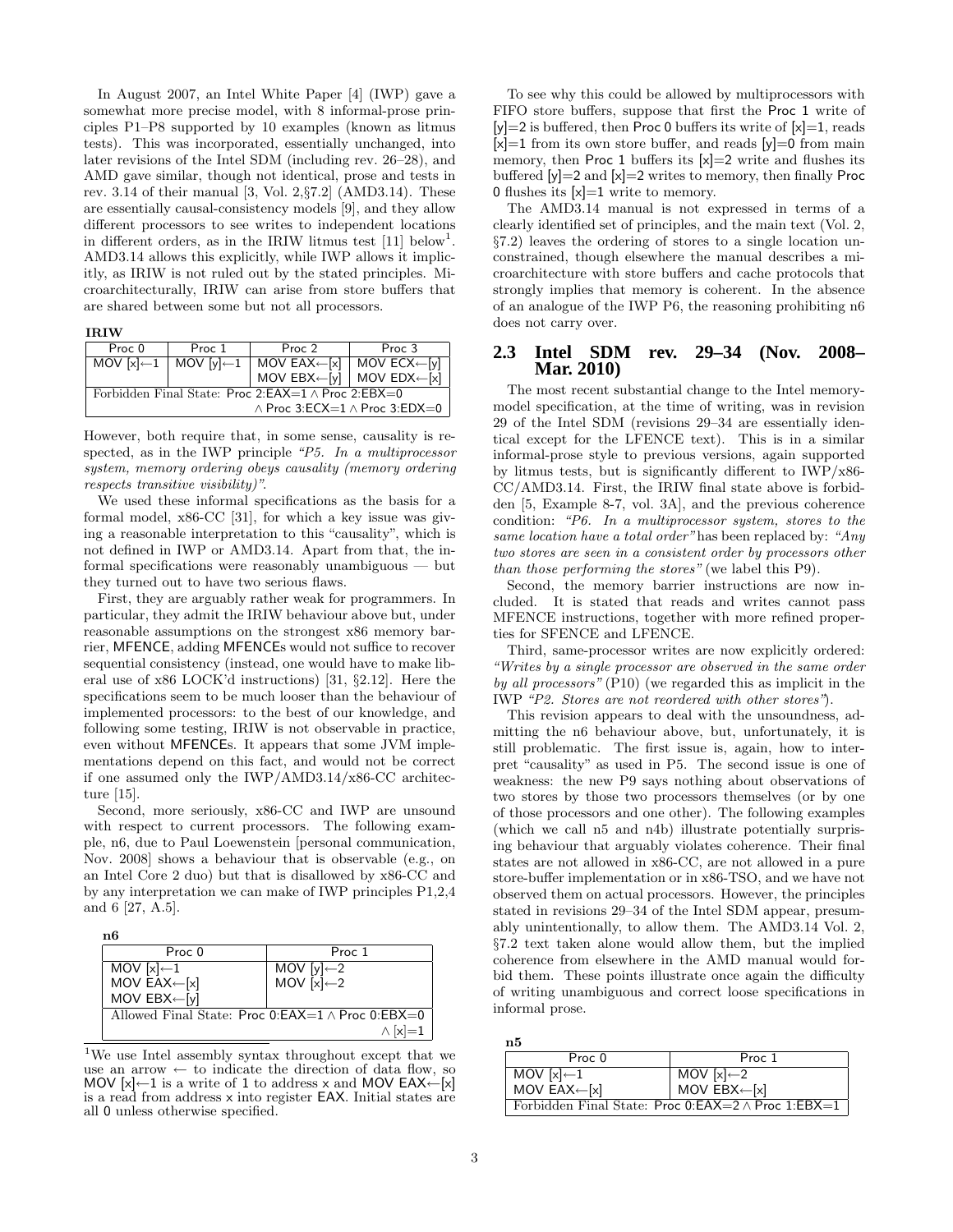n4b

| Proc 0                   | Proc 1                                                      |
|--------------------------|-------------------------------------------------------------|
| MOV $EAX \leftarrow [x]$ | MOV ECX←[x]<br>MOV [x]←2                                    |
| MOV $[x] \leftarrow 1$   |                                                             |
|                          | Forbidden Final State: Proc $0.EAX = 2 \wedge$ Proc 1:ECX=1 |

# **2.4 AMD3.15 (Nov. 2009)**

In November 2009, AMD produced a new revision, 3.15, of their manuals. The main difference in the memory model specification is that IRIW is now explicitly forbidden.

Summarising the key litmus-test differences, we have the following, where  $\sqrt{ }$  and  $\times$  entries are explicit in the specification text and starred entries indicate possible deductions, some of which may not have been intended.

|             | IWP       | 3.14 | $29 - 34$ | 3.15       | actual       |
|-------------|-----------|------|-----------|------------|--------------|
|             | $x86$ -CC |      |           |            | processors   |
| <b>IRIW</b> |           |      |           | $\times$   | not observed |
| n6          |           |      |           |            | observed     |
| n5/n4b      |           |      |           | $\times^*$ | not observed |

There are also many non-differences: tests for which the behaviours coincide in all three cases. We return to these, and go through the other tests from the Intel and AMD documentation, in Section 3.2.

# **3. OUR X86-TSO PROGRAMMER'S MODEL**

Given these problems with the informal specifications, we cannot produce a useful rigorous model by formalising the "principles" they contain, as we attempted with x86-CC [31]. Instead, we have to build a reasonable model that is consistent with the given litmus tests, with observed processor behaviour, and with what we know of the needs of programmers, the vendors' intentions, and the folklore in the area.

We emphasise that our aim is a *programmer's model*, of the allowable behaviours of x86 processors as observed by assembly programs, not of the internal structure of processor implementations, or of what could be observed on hardware interfaces. We present the model in an abstractmachine style to make it accessible, but are concerned only with its external behaviour; its buffers and locks are highly abstracted from the microarchitecture of processor implementations.

The fact that store buffering is observable, as in the SB and n6 examples, but IRIW is not (and IRIW is explicitly forbidden in the SDM revs. 29–34 and AMD3.15), together with additional tests that prohibit many other reorderings, strongly suggests that, apart from store buffering, all processors share the same view of memory. Moreover, different processors or hardware threads do not observably share store buffers. This is in sharp contrast to x86-CC, where each processor has a separate view order of its memory accesses and other processors' writes. To the best of our knowledge, for the usual write-back memory, no other aspects of the microarchitecture (the out-of-order execution, cache hierarchies and protocols, interconnect topology, and so on) are observable to the programmer, except in so far as they affect performance.

This is broadly similar to the SPARC Total Store Ordering (TSO) memory model [32, 2], which is essentially an axiomatic description of the behaviour of store-buffer multiprocessors. Accordingly, we have designed a TSO-like model for



Figure 1: x86-TSO block diagram

x86, called x86-TSO [27]. It is defined mathematically in two styles: an abstract machine with explicit store buffers, and an axiomatic model that defines valid executions in terms of memory orders; they are formalised in HOL4 [20] and are proved equivalent. The abstract machine conveys the programmer-level operational intuition behind x86-TSO; we describe it informally in the next subsection. The axiomatic model supports constraint-based reasoning about example programs (e.g. by our memevents tool in Section 3.3); it is similar to that of SPARCv8 [2, App. K], but we also deal with x86 CISC instructions with multiple memory accesses and with x86 barriers and atomic (or LOCK'd) instructions. The x86 supports a range of atomic instructions: one can add a LOCK prefix to many read-modify-write instructions (ADD, INC, etc.), and the XCHG instruction is implicitly LOCK'd. There are three main memory barriers: MFENCE, SFENCE and LFENCE.

#### **3.1 The Abstract Machine**

Our programmer's model of a multiprocessor x86 system is illustrated in Figure 1. At the top of the figure are a number of hardware threads, each corresponding to a single in-order stream of instruction execution. (In this programmer's model there is no need to consider physical processors explicitly; it is hardware threads that correspond to the Proc N columns in the tests we give.) They interact with a storage subsystem, drawn as the dotted box.

The state of the storage subsystem comprises a shared memory that maps addresses to values, a global lock to indicate when a particular hardware thread has exclusive access to memory, and one store buffer per hardware thread.

The behaviour of the storage subsystem is described in more detail below, but the main points are:

- The store buffers are FIFO and a reading thread must read its most recent buffered write, if there is one, to that address; otherwise reads are satisfied from shared memory.
- An MFENCE instruction flushes the store buffer of that thread.
- To execute a LOCK'd instruction, a thread must first obtain the global lock. At the end of the instruction, it flushes its store buffer and relinquishes the lock. While the lock is held by one thread, no other thread can read.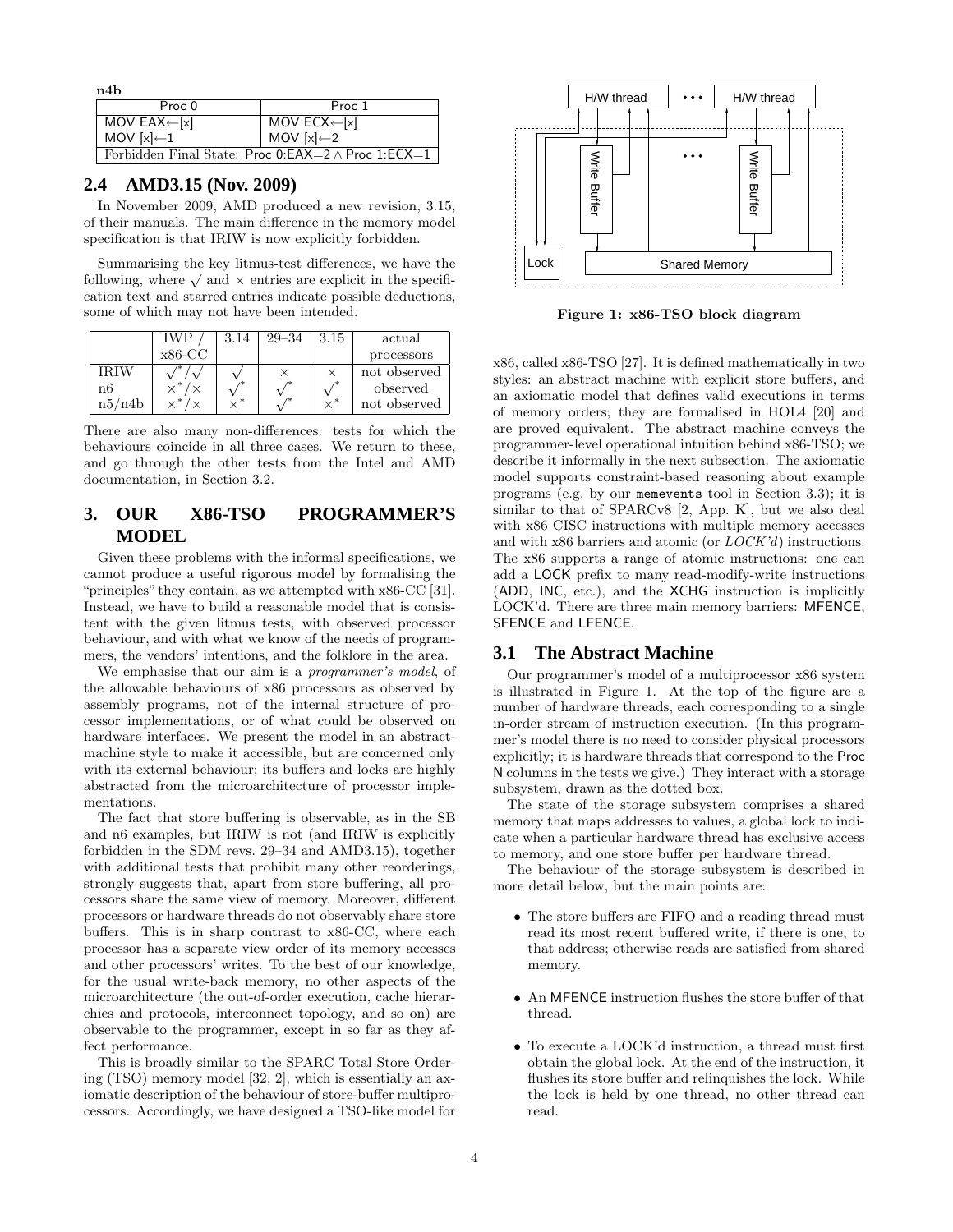• A buffered write from a thread can propagate to the shared memory at any time except when some other thread holds the lock.

More precisely, the possible interactions between the threads and the storage subsystem are described by the following events:

- $W_p[a]=v$ , for a write of value v to address a by thread p
- $R_p[a]=v$ , for a read of v from a by thread p
- $F_p$ , for an MFENCE memory barrier by thread p
- $L_p$ , at the start of a LOCK'd instruction by thread p
- $\mathsf{U}_p$ , at the end of a LOCK'd instruction by thread p
- $\tau_p$ , for an internal action of the storage subsystem, propagating a write from p's store buffer to the shared memory

For example, suppose a particular hardware thread  $p$  has come to the instruction INC [56] (which adds 1 to the value at address 56), and p's store buffer contains a single write to 56, of value 0. In one execution we might see read and write events,  $R_p[56]=0$  and  $W_p[56]=1$ , followed by two  $\tau_p$  events as the two writes propagate to shared memory. Another execution might start with the write of 0 propagating to shared memory, where it could be overwritten by another thread. Executions of LOCK;INC [56] would be similar but bracketed by  $L_p$  and  $U_p$  events.

The behaviour of the storage subsystem is specified by the following rules, where we define a hardware thread to be blocked if the storage subsystem lock is taken by another hardware thread, i.e., while another hardware thread is executing a LOCK'd instruction.

- 1.  $R_p[a]=v$ : p can read v from memory at address a if  $p$  is not blocked, there are no writes to  $a$  in  $p$ 's store buffer, and the memory does contain  $v$  at  $a$ ;
- 2.  $R_p[a]=v: p$  can read v from its store buffer for address  $a$  if  $p$  is not blocked and has  $v$  as the newest write to a in its buffer;
- 3.  $W_p[a]=v: p$  can write v to its store buffer for address a at any time;
- 4.  $\tau_p$ : if p is not blocked, it can silently dequeue the oldest write from its store buffer and place the value in memory at the given address, without coordinating with any hardware thread;
- 5.  $F_p$ : if p's store buffer is empty, it can execute an MFENCE (note that if a hardware thread encounters an MFENCE instruction when its store buffer is not empty, it can take one or more  $\tau_p$  steps to empty the buffer and proceed, and similarly in 7 below);
- 6.  $L_p$ : if the lock is not held, it can begin a LOCK'd instruction; and
- 7.  $\mathsf{U}_p$ : if p holds the lock, and its store buffer is empty, it can end a LOCK'd instruction.

Technically, the formal versions of these rules [27] define a labelled transition system (with the events as labels) for the storage subsystem, and we define the behaviour of the whole system as a parallel composition of that and transition systems for each thread, synchronising on the non- $\tau$  labels as in CCS [25].

Additionally, we tentatively impose a progress condition, that each memory write is eventually propagated from the relevant store buffer to the shared memory. This is not stated in the documentation and is hard to test. We are assured that it holds at least for AMD processors.

For write-back cacheable memory, and the fragment of the instruction set that we consider, we treat LFENCE and SFENCE semantically as no-ops. This follows the Intel and AMD documentation, both of which imply that these fences do not order store/load pairs which are the only reorderings allowed in x86-TSO. Note, though, that elsewhere it is stated that the Intel SFENCE flushes the store buffer [5, Vol.3A, §11.10].

#### **3.2 Litmus Tests**

For our introductory SB example from Section 1, x86-TSO permits the given behaviour for the same reasons as set forth there. For each of the examples in Section 2 (IRIW, n6, and n5/n4b), x86-TSO permits the given final state if and only if it is observable in our testing of actual processors, i.e. for IRIW it is forbidden (in contrast to IWP and AMD3.14), for n6 it is allowed (in contrast to IWP), and for n5/n4b it is forbidden (in contrast to the Intel SDM rev.29–34). For all the other relevant tests from the current Intel and AMD manuals the stated behaviour agrees with x86-TSO. We now go through Examples 8-1 to 8-10 from rev. 34 of the Intel SDM, and the three other tests from AMD3.15, and explain the x86-TSO behaviour in each case.

For completeness we repeat the Intel SDM short descriptions of these tests, e.g. "stores are not reordered with other stores", but note that "not reordered with" is not defined there and is open to misinterpretation [27, §3.2].

Example 8-1. Stores Are Not Reordered with OTHER STORES.

| Proc 0                                                   | Proc 1                       |
|----------------------------------------------------------|------------------------------|
| $Mov[x] \leftarrow 1$                                    | MOV $EAX \leftarrow [y]$     |
| $\vert$ MOV [y] $\leftarrow$ 1                           | $ $ MOV EBX $\leftarrow$ [x] |
| Forbidden Final State: Proc 1:EAX=1 $\land$ Proc 1:EBX=0 |                              |

This test implies that the writes by Proc 0 are seen in order by Proc 1's reads, which also execute in order. x86-TSO forbids the final state because Proc 0's store buffer is FIFO, and Proc 0 communicates with Proc 1 only through shared memory.

Example 8-2. Stores Are Not Reordered with Older LOADS.

| Proc 0                   | Proc 1                                                   |
|--------------------------|----------------------------------------------------------|
| MOV $EAX \leftarrow [x]$ | MOV $EBX \leftarrow [y]$                                 |
| MOV $[v] \leftarrow 1$   | MOV $[x] \leftarrow 1$                                   |
|                          | Forbidden Final State: Proc 0:EAX=1 $\land$ Proc 1:EBX=1 |

x86-TSO forbids the final state because reads are never delayed.

Example 8-3. Loads May be Reordered with Older Stores. This test is just the SB example from Section 1, which x86-TSO permits. The third AMD test (amd3) is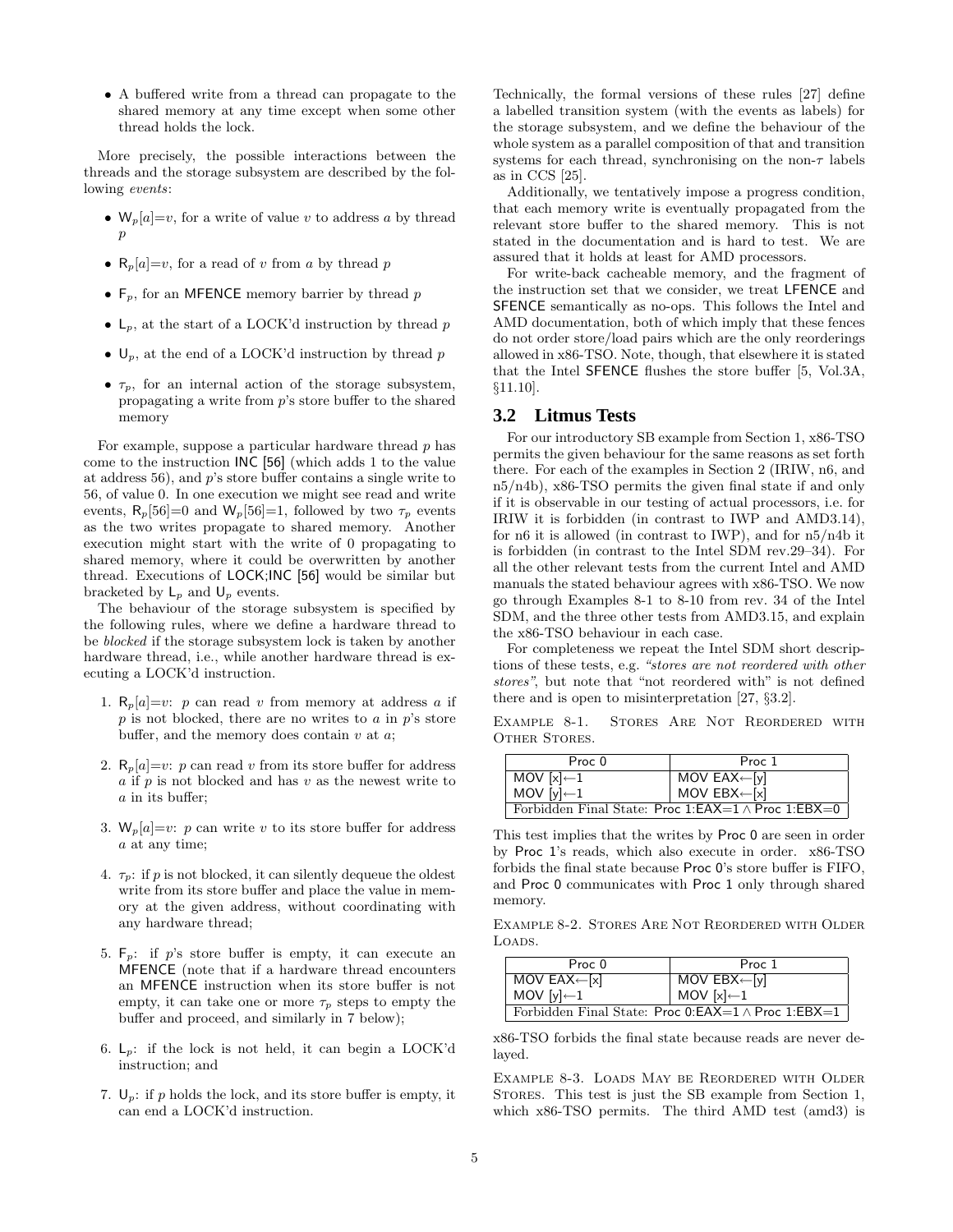similar but with additional writes inserted in the middle of each thread, of 2 to x and y respectively.

Example 8-4. Loads Are not Reordered with Older STORES TO THE SAME LOCATION.

| Proc 0                             |
|------------------------------------|
| MOV $[x] \leftarrow 1$             |
| MOV $EAX \leftarrow [x]$           |
| Required Final State: Proc 0:EAX=1 |

x86-TSO requires the specified result because reads must check the local store buffer.

Example 8-5. Intra-Processor Forwarding is Al-LOWED. This test is similar to Example 8-3.

Example 8-6. Stores Are Transitively Visible.

| Proc 0                 | Proc 1                                             | Proc 2                                               |
|------------------------|----------------------------------------------------|------------------------------------------------------|
| MOV $[x] \leftarrow 1$ | MOV EAX $\leftarrow$ [x]<br>MOV [y] $\leftarrow$ 1 | MOV $EBX \leftarrow [y]$<br>MOV $ECX \leftarrow [x]$ |
|                        |                                                    |                                                      |
|                        | Forbidden Final State: Proc 1:EAX=1 ∧ Proc 2:EBX=1 |                                                      |
|                        |                                                    | $\land$ Proc 2:ECX=0                                 |
|                        |                                                    |                                                      |

x86-TSO forbids the given final state because otherwise the Proc 2 constraints imply that y was written to shared memory before x. Hence the write to x must be in Proc 0's store buffer (or the instruction has not executed), when the write to y is initiated. Note that this test contains the only mention of "transitive visibility" in the Intel SDM, leaving its meaning unclear.

Example 8-7. Stores Are Seen in a Consistent Or-DER BY OTHER PROCESSORS. This test rules out the IRIW behaviour as described in Section 2.2. x86-TSO forbids the given final state because the Proc 2 constraints imply that x was written to shared memory before y whereas the Proc 3 constraints imply that y was written to shared memory before x.

EXAMPLE 8-8. LOCKED INSTRUCTIONS HAVE A TOTAL OR-DER. This is the same as the IRIW Example 8-7 but with LOCK'd instructions for the writes; x86-TSO forbids the final state for the same reason as above.

Example 8-9. Loads Are not Reordered with Locks.

| Proc 0                                                         | Proc 1                                                          |  |
|----------------------------------------------------------------|-----------------------------------------------------------------|--|
| $XCHG[x] \leftarrow EAX$                                       | $\overline{XCHG[y] \leftarrow ECX}$<br>MOV EDX $\leftarrow [x]$ |  |
| MOV $ESX \leftarrow [y]$                                       |                                                                 |  |
| Initial state: Proc 0:EAX=1 $\land$ Proc 1:ECX=1 (elsewhere 0) |                                                                 |  |
| Forbidden Final State: Proc $0:EBX=0 \wedge$ Proc $1:EDX=0$    |                                                                 |  |

This test indicates that locking both writes in Example 8-3 would forbid the non-sequentially consistent result. x86- TSO forbids the final state because LOCK'd instructions flush the local store buffer. If only one write were LOCK'd (say the write to x), the Example 8-3 final state would be allowed as follows: on Proc 1, buffer the write to y and execute the read x, then on Proc 0 write to x in shared memory then read from y.

Example 8-10. Stores Are not Reordered with Locks.

| Proc 0                                           | Proc 1                                               |  |
|--------------------------------------------------|------------------------------------------------------|--|
| $XCHG[x] \leftarrow EAX$                         |                                                      |  |
| MOV $[y] \leftarrow 1$                           | MOV $EBX \leftarrow [y]$<br>MOV $ECX \leftarrow [x]$ |  |
| Initial state: Proc $0:EAX=1$ (elsewhere 0)      |                                                      |  |
| Forbidden Final State: Proc 1:EBX=1∧Proc 1:ECX=0 |                                                      |  |

This is implied by Example 8-1, as we treat the memory writes of LOCK'd instructions as stores.

TEST AMD5.

| Proc 0                                                    | Proc 1                                  |
|-----------------------------------------------------------|-----------------------------------------|
| MOV $[x] \leftarrow 1$                                    | MOV [y] $-1$                            |
| <b>MFENCE</b>                                             | MFENCE                                  |
| MOV $EAX \leftarrow [y]$                                  | $M^{\text{H}}$ MOV EBX $\leftarrow$ [x] |
| Forbidden Final State: Proc $0:EAX=0 \wedge Proc 1:EBX=0$ |                                         |

For x86-TSO, this test has the same force as Example 8-8, but using MFENCE instructions to flush the buffers instead of LOCK'd instructions. The tenth AMD test is similar. None of the Intel litmus tests include fence instructions.

In x86-TSO adding MFENCE between every instruction would clearly suffice to regain sequential consistency (though obviously in practice one would insert fewer barriers), in contrast to IWP/x86-CC/AMD3.14.

# **3.3 Empirical Testing**

To build confidence that we have a sound model of the behaviour of actual x86 processors we have tested the correspondence between them in various ways.

Firstly, for the memory model, we have a litmus tool that takes a litmus test (essentially as given in this paper) and builds a C program with embedded assembly to run the test repeatedly to try to produce all possible results, taking care to synchronise the different threads and with some randomisation of memory usage. We have run these on the Intel and AMD processors that we have access to. The results can be compared with the output of a memevents tool, that takes such tests and computes the set of all possible executions allowed by the x86-TSO model. We use a verified witness checker, extracted from the HOL4 definition of the model, to verify that any executions found are indeed allowed.

The results correspond exactly for all the tests given here and others we have tried, including amd3, n1 [31], n7 [27], the single-XCHG variant of Example 8-9, and an unfenced variant of RWC [11]. In general, though, there may be tests where x86-TSO allows some final state that cannot be observed in practice, perhaps because litmus does not drive the processor into the correct internal state (of store buffers, cache lines, etc.) to exhibit it, or perhaps because the particular implementations we tested cannot exhibit it. For example, we have only seen amd3 on a four-processor  $(x2)$ hyperthread) machine and only very rarely, 4 out of 3.2e9 times. Testing, especially this black-box testing of a complex and time-dependent system, is obviously subject to the usual limitations; it cannot conclusively prove that some outcome is not possible.

Secondly, for the behaviour of individual instructions, we have an **x86sem** tool that generates random instances of instructions, runs them on an actual machine, and generates a HOL4 conjecture relating the memory and register state before and after. These conjectures are then automatically verified, by a HOL4 script, for the 4600 instances that we tried.

# **4. A LINUX X86 SPINLOCK IMPLEMEN-TATION**

In Section 2.1 we mentioned the uncertainty that arose in a discussion on a particular optimisation for Linux spinlocks [1]. In this section, we present a spinlock from the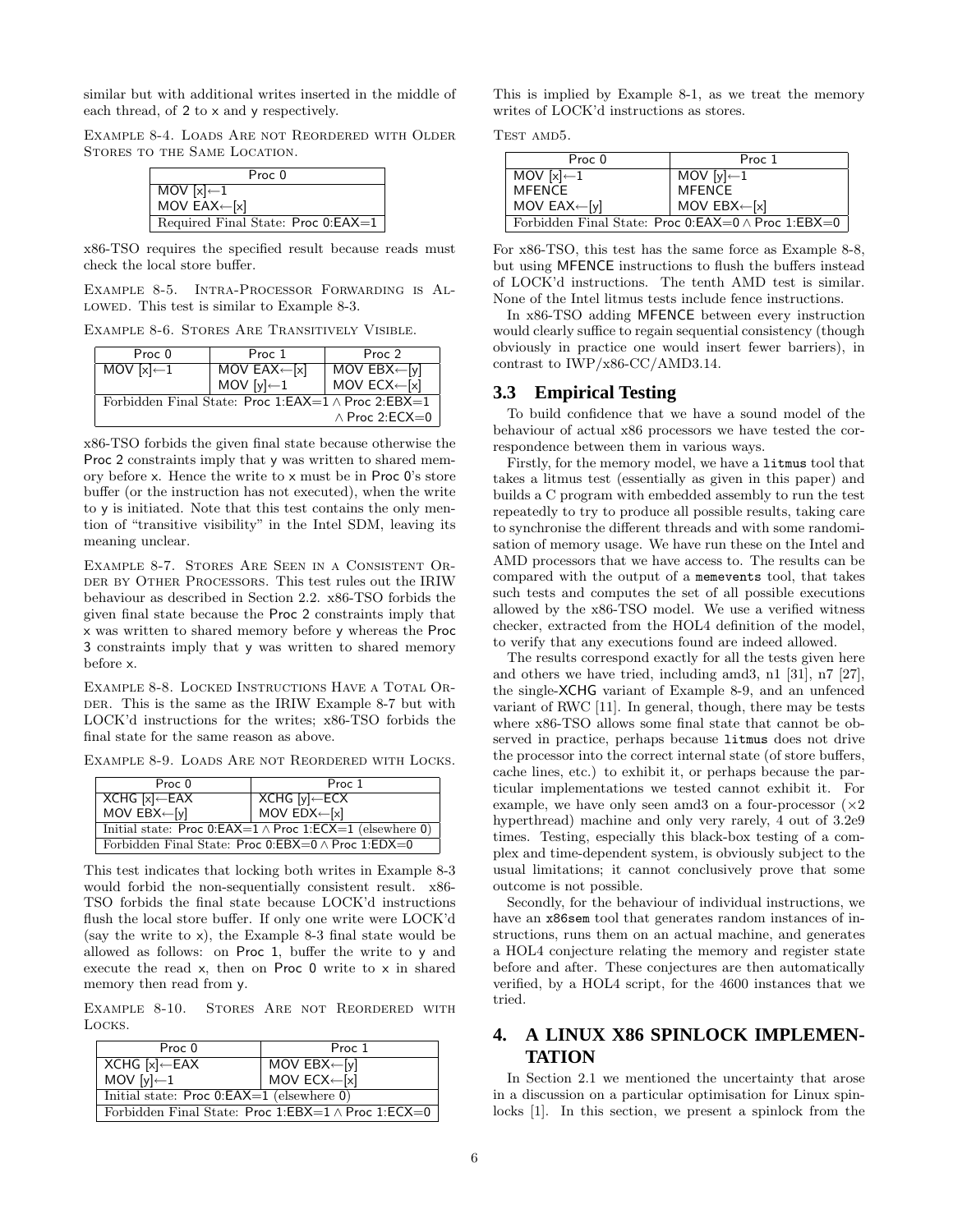Linux kernel (version 2.6.24.7) that incorporates the proposed optimisation, as an example of a small but non-trivial concurrent programming idiom. We show how one can reason about this code using the x86-TSO programmer's model, explaining in terms of the model why it works and why the optimisation is sound — thus making clear what (we presume) the developer's informal reasoning depended on. For accessibility we do this in prose, but the argument could easily be formalised as a proof.

The implementation comprises code to acquire and release a spinlock. It is assumed that these are properly bracketed around critical sections and that spinlocks are not mutated by any other code.

| On entry the address of spinlock is in register EAX |                                  |  |
|-----------------------------------------------------|----------------------------------|--|
| and the spinlock is unlocked iff its value is 1     |                                  |  |
| acquire: LOCK;DEC [EAX]                             | ; LOCK'd decrement of [EAX]      |  |
| <b>JNS</b><br>enter                                 | ; branch if [EAX] was $\geq 1$   |  |
| $[EAX]$ ,0<br>spin: CMP                             | ; test [EAX]                     |  |
| spin<br><b>JLE</b>                                  | ; branch if $[EAX]$ was $\leq 0$ |  |
| <b>JMP</b>                                          | acquire ; try again              |  |
| enter: ; the critical section starts here           |                                  |  |
| release: MOV<br>[EAX]                               |                                  |  |

A spinlock is represented by a signed integer which is 1 if the lock is free and 0 or less if the lock is held. To acquire a lock, a thread atomically decrements the integer (which will not wrap around assuming there are fewer than  $2^{31}$  hardware threads). If the lock was free, it is now held and the thread can proceed to the critical section. If the lock was held, the thread loops, waiting for it to become free. Because there might be multiple threads waiting for the lock, once it is freed, each waiting thread must again attempt to enter through the LOCK'd decrement. To release the lock, a thread simply sets its value to 1.

The optimisation in question made the releasing MOV instruction not LOCK'd (removing a LOCK prefix and hence letting the releasing thread proceed without flushing its buffer).

For example, consider a spinlock at address x and let y be another shared memory address. Suppose that several threads want to access y, and that they use spinlocks to ensure mutual exclusion. Initially, no one has the lock and [x]  $= 1$ . The first thread t to try to acquire the lock atomically decrements x by 1 (using a LOCK prefix); it then jumps into the critical section. Because a store buffer flush is part of LOCK'd instructions, [x] will be 0 in shared memory after the decrement.

Now if another thread attempts to acquire the lock, it will not jump into the critical section after performing the atomic decrement, since x was not 1. It will thus enter the spin loop. In this loop, the waiting thread continually reads the value of x until it gets a positive result.

Returning to the original thread  $t$ , it can read and write y inside of its critical section while the others are spinning. These writes are initially placed in t's store buffer, and some may be propagated to shared memory. However, it does not matter how many (if any) are written to main memory, because (by assumption) no other thread is attempting to read (or write)  $\gamma$ . When  $t$  is ready to exit the critical section, it releases the lock by writing the value 1 to x; this write is put in t's store buffer. It can now continue after the critical section (in the text below, we assume it does not try to re-acquire the lock).

If the releasing MOV had the LOCK prefix then all of the

buffered writes to y would be sent to main memory, as would the write of 1 to x. Another thread could then acquire the spinlock.

However, since it does not, the other threads continue to spin until the write setting  $x$  to 1 is removed from  $t$ 's write buffer and sent to shared memory at some point in the future. At that point, the spinning threads will read 1 and restart the acquisition with atomic decrements, and another thread could enter its critical section. However, because t's write buffer is emptied in FIFO order, any writes to y from within t's critical section must have been propagated to shared memory (in order) before the write to x. Thus, the next thread to enter a critical section will not be able to see y in an inconsistent state.

# **5. DATA-RACE FREEDOM**

To make a relaxed-memory architecture usable for largescale programming, it is highly desirable (perhaps essential) to identify programming idioms which ensure that one can reason in terms of a traditional interleaving model of concurrency, showing that any relaxed-memory execution is equivalent to one that is possible above a sequentially consistent memory model. One common idiom with this property is data-race freedom. Informally, a program has a data race if multiple threads can access the same location (where at least one is writing to the location) without a synchronisation operation separating the accesses. Programs where every shared access is in a critical section are one common example of data race free programs.

A variety of relaxed models, both for processors and for programming languages, have been proved to support sequentially consistent semantics for data-race free programs [8, 9, 10, 12, 16, 23]. Saraswat et al. [30] call supporting sequentially consistent semantics for data-race free programs the "fundamental property" of a relaxed memory model, and indeed memory models have sometimes been defined in these terms [6]. However, for a processor architecture, we prefer to define a memory model that is applicable to arbitrary programs, to support reasoning about low-level code, and have results about well-behaved programs as theorems above it.

The details of what constitutes a data race, or a synchronisation operation, vary from model to model. For x86-TSO, we define two events on different threads to be competing if they access the same address, one is a write, and the other is a read (for aligned x86 accesses, it is not necessary to consider write/write pairs as competing). We say that a program is data race free if it is impossible for a competing read/write pair to execute back-to-back. Critically, we require this property only of sequentially consistent executions (equivalently, the x86-TSO executions where store buffers are always flushed immediately after each write).

We have proved that x86-TSO supports interleaving semantics for data race free programs. However, this theorem alone is not often useful, because most programs do contain data races at this level of abstraction. For example, the read in the spin loop of Section 4's spinlock races with the write in the release. We have, therefore, identified an extended notion of data race freedom that the spinlock code does satisfy, and we have used it to prove that for well synchronised programs using the spinlock exhibit, every x86-TSO execution has an equivalent sequentially consistent execution [26].

Thus, the relaxed nature of x86-TSO is provably not a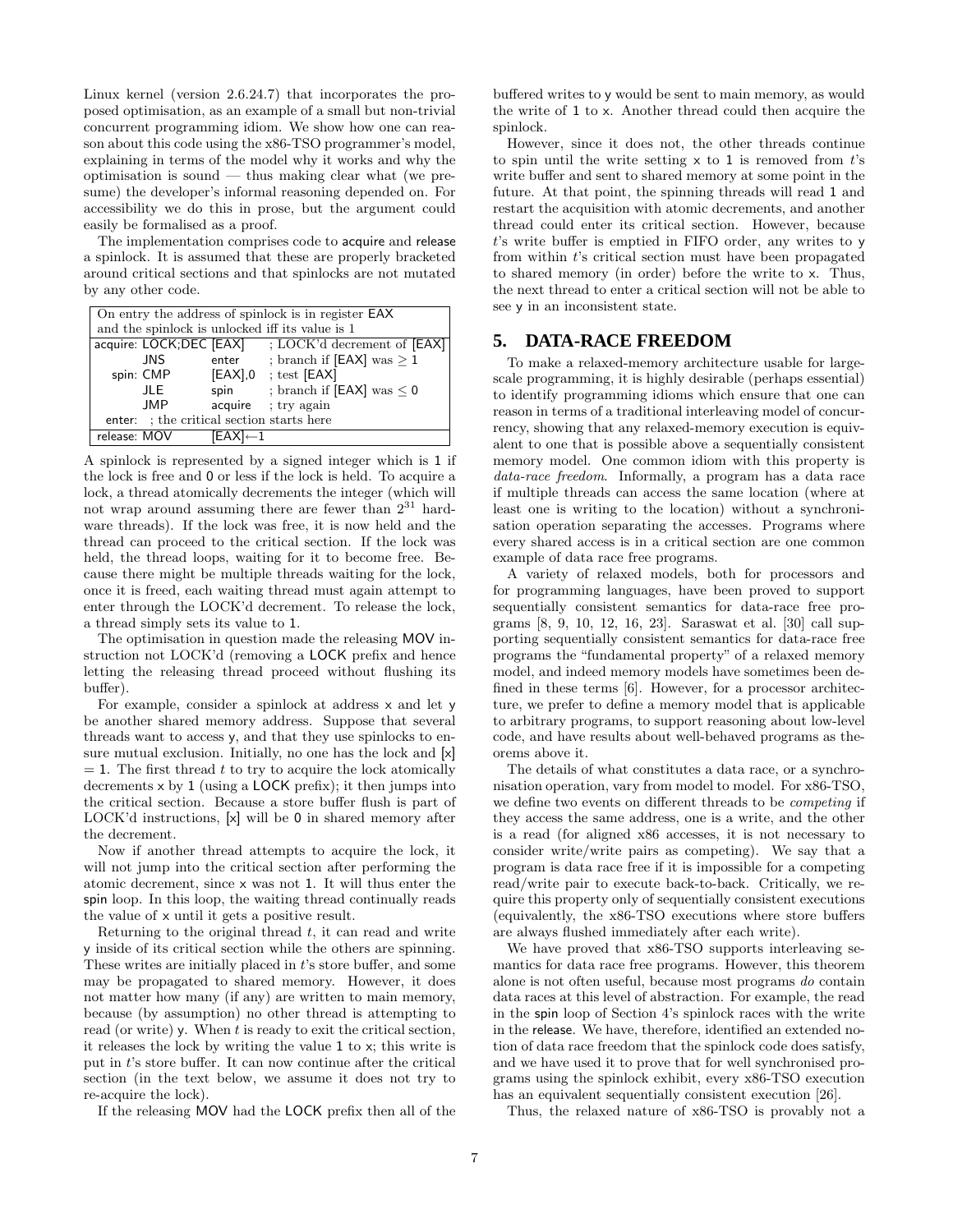concern for low-level systems code that uses spinlocks to synchronise. Extending this result to other synchronisation primitives, and to code compiled from high-level languages, is a major topic for future work.

#### **6. RELATED WORK**

There is an extensive literature on relaxed memory models, but most of it does not address x86. We touch here on some of the most closely related work.

There are several surveys of weak memory models, including those by Adve and Gharachorloo [6], by Luchango [23], and by Higham et al. [19]. The latter, in particular, formalises a range of models, including a TSO model, in both operational and axiomatic styles, and proves equivalence results. Their axiomatic TSO model is rather closer to the operational style than ours is, and is idealised rather than x86-specific. Park and Dill [28] verify programs by model checking them directly above TSO. Burckhardt and Musuvathi [13, App. A] also give operational and axiomatic definitions of a TSO model and prove equivalence, but only for finite executions. Their models treat memory reads and writes and barrier events, but lack instruction semantics and LOCK'd instructions with multiple events that happen atomically. Hangel et al. [18] describe the Sun TSOtool, checking the observed behaviour of pseudo-randomly generated programs against a TSO model. Roy et al. [29] describe an efficient algorithm for checking whether an execution lies within an approximation to a TSO model, used in Intel's Random Instruction Test (RIT) generator. Loewenstein et al. [22] describe a "golden memory model" for SPARC TSO, somewhat closer to a particular implementation microarchitecture than the abstract machine we give in Section 3, that they use for testing implementations. They argue that the additional intensional detail increases the effectiveness of simulation-based verification. Boudol and Petri [12] give an operational model with hierarchical write buffers (thereby permitting IRIW behaviours), and prove sequential consistency for data-race-free (DRF) programs. Burckhardt et al. [14] define an x86 memory model based on IWP [4]. The mathematical form of their definitions is rather different to our axiomatic and abstract-machine models, using rewrite rules to re-order or eliminate memory accesses in sets of traces. Their model validates the 10 IWP tests and also some instances of IRIW (depending on how parallel compositions are associated), so it will not coincide with x86-TSO or x86-CC. Saraswat et al. [30] also define memory models in terms of local reordering, and prove a DRF theorem, but focus on high-level languages.

# **7. CONCLUSION**

We have described x86-TSO, a memory model for x86 processors that does not suffer from the ambiguities, weaknesses, or unsoundnesses of earlier models. Its abstractmachine definition should be intuitive for programmers, and its equivalent axiomatic definition supports the memevents exhaustive search and permits an easy comparison with related models; the similarity with SPARCv8 suggests x86- TSO is strong enough to program above. This work highlights the clarity of mathematically rigorous definitions, in contrast to informal prose, for subtle loose specifications.

We do not speak for any x86 vendor, and it is, of course, entirely possible that x86-TSO is not a good description of some existing or future x86 implementation (we would be very interested to hear of any such example). Nonetheless, we hope that this will clarify the semantics of x86 architectures as they exist, for systems programmers, hardware developers, and those working on the verification of concurrent software.

Acknowledgements We thank Luc Maranget for his work on memevents and litmus, Tom Ridge, Thomas Braibant and Jade Alglave for their other work on the project, and Hans Boehm, David Christie, Dave Dice, Doug Lea, Paul Loewenstein, and Gil Neiger for helpful remarks. We acknowledge funding from EPSRC grants EP/F036345 and EP/H005633 and ANR grant ANR-06-SETI-010-02.

### **8. REFERENCES**

- [1] Linux Kernel mailing list, thread "spin\_unlock" optimization(i386)", 119 messages, Nov. 20–Dec. 7th, 1999, http://www.gossamer-threads.com/lists/ engine?post=105365;list=linux. Accessed 2009/11/18.
- [2] The SPARC Architecture Manual, V. 8. SPARC International, Inc., 1992. Revision SAV080SI9308. http://www.sparc.org/standards/V8.pdf.
- [3] AMD64 Architecture Programmer's Manual (3 vols). Advanced Micro Devices, Sept. 2007. rev. 3.14.
- [4] Intel 64 architecture memory ordering white paper, 2007. Intel Corporation. SKU 318147-001.
- [5] Intel 64 and IA-32 Architectures Software Developer's Manual (5 vols). Intel Corporation, Mar. 2010. rev. 34.
- [6] S. Adve and K. Gharachorloo. Shared memory consistency models: A tutorial. IEEE Computer, 29(12):66–76, Dec 1996.
- [7] S. V. Adve and H.-J. Boehm. Memory models: A case for rethinking parallel languages and hardware. C. ACM. To appear.
- [8] S. V. Adve and M. D. Hill. A unified formalization of four shared-memory models. IEEE Trans. Parallel Distrib. Syst., 4(6):613–624, 1993.
- [9] M. Ahamad, G. Neiger, J. Burns, P. Kohli, and P. Hutto. Causal memory: Definitions, implementation, and programming. Distributed Computing, 9(1):37–49, 1995.
- [10] D. Aspinall and J. Ševčík. Formalising Java's data race free guarantee. In Proc. TPHOLs, LNCS 4732, pages 22–37, 2007.
- [11] H.-J. Boehm and S. Adve. Foundations of the C++ concurrency memory model. In Proc. PLDI, 2008.
- [12] G. Boudol and G. Petri. Relaxed memory models: an operational approach. In Proc. POPL, 2009.
- [13] S. Burckhardt and M. Musuvathi. Effective program verification for relaxed memory models. Technical Report MSR-TR-2008-12, Microsoft Research, 2008. Conference version in Proc. CAV 2008, LNCS 5123.
- [14] S. Burckhardt, M. Musuvathi, and V. Singh. Verifying compiler transformations for concurrent programs, Jan. 2009. Technical report MSR-TR-2008-171.
- [15] D. Dice. Java memory model concerns on Intel and AMD systems. http://blogs.sun.com/dave/entry/ java\_memory\_model\_concerns\_on, Jan. 2008.
- [16] R. Friedman. Consistency conditions for distributed shared memories. Israel Institute Of Technologie, 1994.